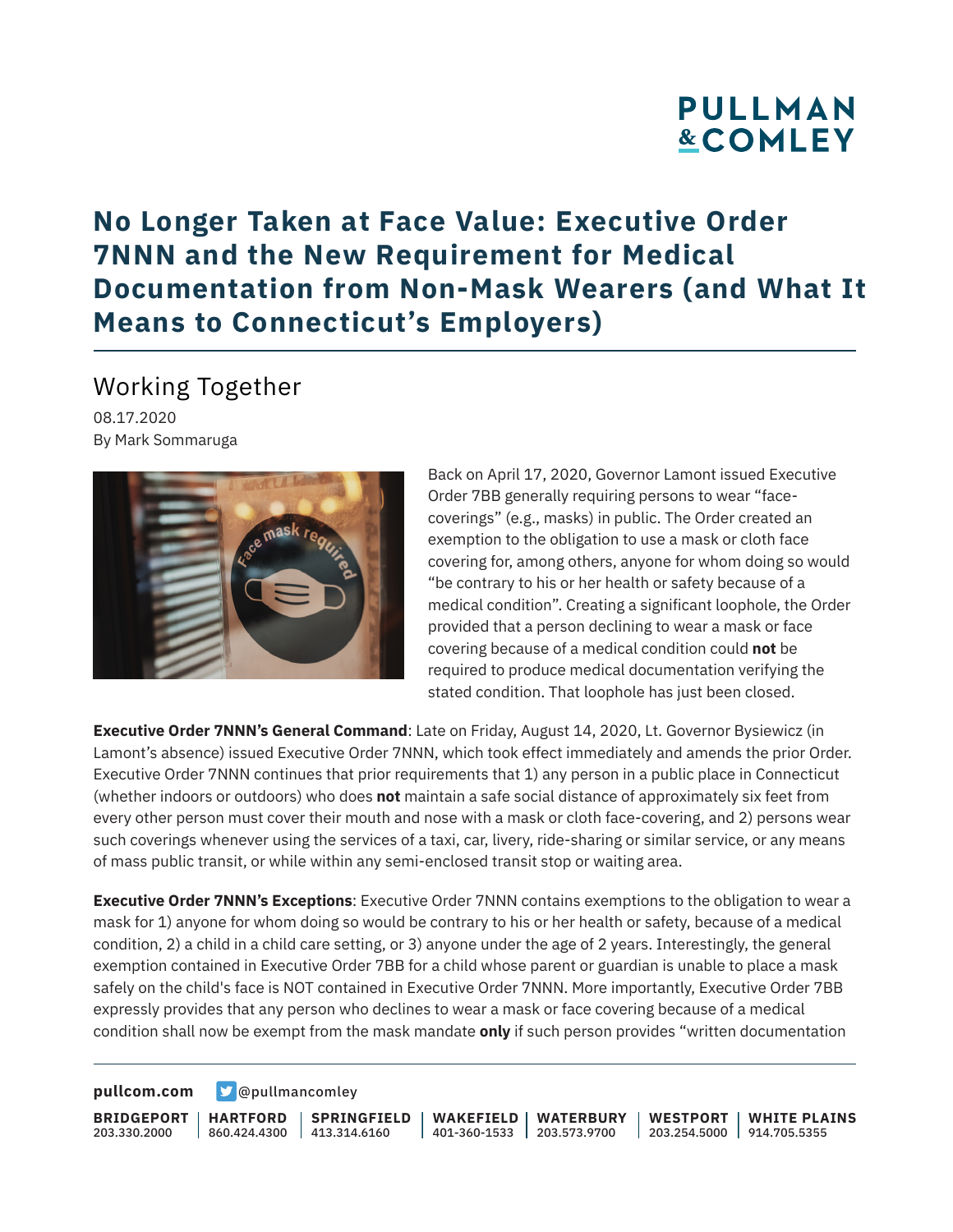# **PULLMAN &COMLEY**

### No Longer Taken at Face Value: Executive Order 7NNN and the New Requirement for Medical Documentation from Non-Mask Wearers (and What It Means to Connecticut's Employers)

that the person is qualified for the exemption from a licensed medical provider, the Department of Developmental Services or other state agency that provides or supports services for people with emotional, intellectual or physical disabilities, or a person authorized by any such agency." Such documentation need not name or describe the condition that qualifies the person for the exemption.

**Implementation and Enforcement of Executive Order 7NNN:** Executive Order 7NNN requires the Commissioner of the Department of Economic and Community Development ("DECD") to issue updated versions of its "Sector Rules", "Safe Workplace Rules for Essential Employers," and other rules issued pursuant to previous executive orders with respect to the requirement to wear masks in these various settings. Executive Order 7NNN also expressly provides that it supersedes and preempts any current or future conflicting municipal order. Finally, Executive Order 7NNN does **not** specify a direct consequence for disobedience of this new requirement, likely leaving the enforcement up to localities, although prior DECD guidance specifically empowered entities to refuse service to anyone not wearing a mask. Executive Order 7NNN states that it will remain in effect for six months, even though the current State of Emergency is set to expire on September 9, 2020.

**What Does This Mean for Employers**? Previously, work place policies addressing the mask mandate had to tip toe around the need for some level of verification for those claiming the medical exemption to this mandate. We had often urged something akin to an interactive process with such employees, understanding that while an employer could at least 1) require employees to notify it of the fact that they would not be wearing a mask due to a medical reason, and 2) have a conversation with the employee to understand the basis of the employee's objection to wearing a mask, the employer could not require the employee to provide medical documentation to support the exemption. Executive Order 7NNN not only permits an employer to seek supporting documentation, it now essentially requires it to secure such documentation. The DECD has already revised its various "sector rules" to provide that employees "that cannot wear a mask due to a medical condition must provide documentation to their employer." Allowing an employee to avoid wearing a mask for a medical condition without supporting medical documentation would put the employer in violation of Executive Order 7NNN and the various DECD sector rules, exposing the employer to possible enforcement actions, along with possible claims of an unsafe workplace.

It goes without saying that any supporting medical documentation (and information therein) submitted by an employee must be afforded confidentiality consistent with state and federal law. It is important to note that Executive 7NNN expressly provides that the documentation need NOT get into the details of the medical condition qualifying the employee for the mask exemption. This lack of information may make it more difficult for an employer to seek or obtain a "second opinion" from a medical professional of its choosing should it disagree with the documentation provided by the employee.